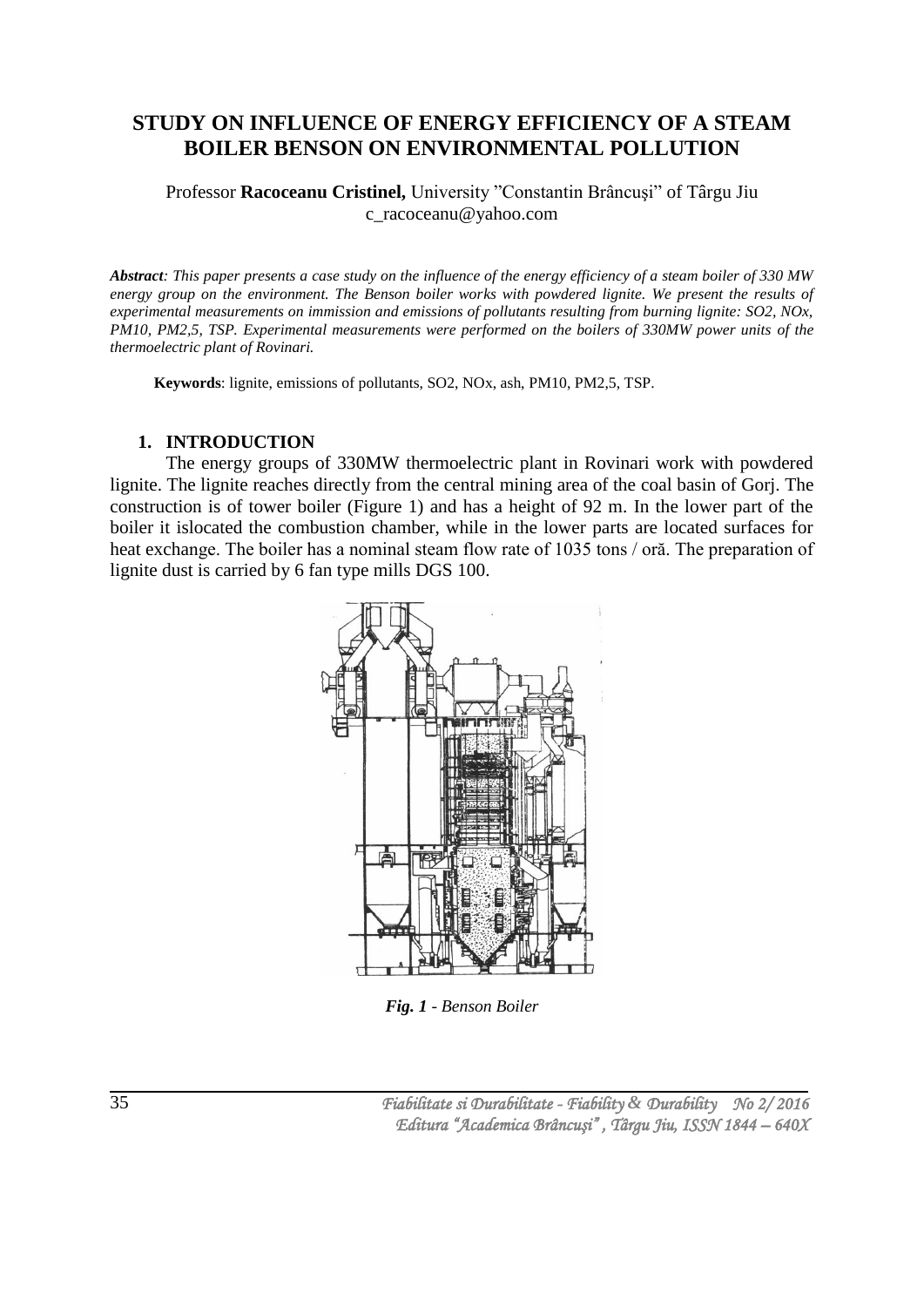The coal combustion air is introduced by 2 air fans Axial type. To increase the air temperature are provided two rotary air heaters. The flue gases resulted are discharged with 2 axial gas fans. The resulting slag by burning coal is discharged at the bottom of the boiler with a conveyor type Kratzer. The ash contained in the flue gas is retained in two horizontal electric filters. The installation of the slag and ash discharge has the following technical features:

| - ash discharged from the electrostatic filters                                       | $28,05 \text{ kg/s}; 150^{\circ}\text{C};$ |
|---------------------------------------------------------------------------------------|--------------------------------------------|
| - ash discharged from funnel chimney                                                  | $0,55 \text{ kg/s}; 150^{\circ}\text{C};$  |
| - ash discharged from funnel chimney at the disengages of electrostatic filters 11,11 |                                            |
| $kg/s;150^{\circ}C$ ;                                                                 |                                            |
| - ash discharged from the funnels under preheater rotary air                          | $2,22$ kg/s; $310^{\circ}$ C;              |
| - amount of slag discharged from the combustion chamber                               | 4,44-8,33kg/s; $20^{\circ}$ C.             |

The Bagger pumps stations ensure the evacuation of the central slag and ashes. Ash and slag deposits are located 2-5 km from the central area of 478.9 ha occupied by Balta Uncheaşului, Cicani - Beterega, Gîrla. The flue gases are discharged into the atmosphere through smokestacks of power boilers which have a high 120 m.

#### **2. EXPERIMENTAL MEASUREMENTS**

For total suspension particles(TSP) the limit values and the alert thresholds and action under environmental law are presented in Table 1

|            |              |                  | Table 1. Limit values for air quality (µg/m5) |            |           |
|------------|--------------|------------------|-----------------------------------------------|------------|-----------|
| Pollutant  | Limit values | The period of    | Limit                                         | Year entry | Threshold |
|            |              | mediation        | Protection (recap-                            | in force   | alert     |
|            |              |                  | tors)                                         |            |           |
|            | 500          | $30 \text{ min}$ | Population                                    | Actual     | 350       |
| <b>TSP</b> |              |                  |                                               |            |           |
|            | 150          | 24h              | Population                                    | Actual     | 175       |
|            |              |                  |                                               |            |           |
|            | 75           | l year           | Population                                    | Actual     | 52,5      |
|            |              |                  |                                               |            |           |

*Table 1. Limit values for air quality (μg/m3)*

Table 2 shows the parameters of physical dispersion of the chimneys and the corresponding emissions for steam boilers of power plant Rovinari.

| Chimney                     | Flue gas<br>temperature<br>[OC] | speed<br>gas<br>[m/s] | Real flue gas<br>flow<br>[Nmc/h] | Real flue gas<br>flow<br>[mc/h] | The level of<br>oxygen in the<br>flue gas<br>[%] |
|-----------------------------|---------------------------------|-----------------------|----------------------------------|---------------------------------|--------------------------------------------------|
| $Chimney1-$<br>boilers3and4 | 143,00                          | 19,12                 | 2432417,36                       | 4161816,20                      |                                                  |
| Chimney2-boilers<br>5and6   | 143,00                          | 19,24                 | 2495742,29                       | 4012258,40                      | 7,5                                              |
| Chimney1-boiler4            | 143,00                          | 9,85                  | 1287356,12                       | 2073549,38                      |                                                  |
| Chimney2-boiler 5           | 143,00                          | 9,48                  | 1295839,86                       | 1944985,18                      |                                                  |

*Tabel 2parameters of physical dispersion of the chimneys on Rovinari power plant*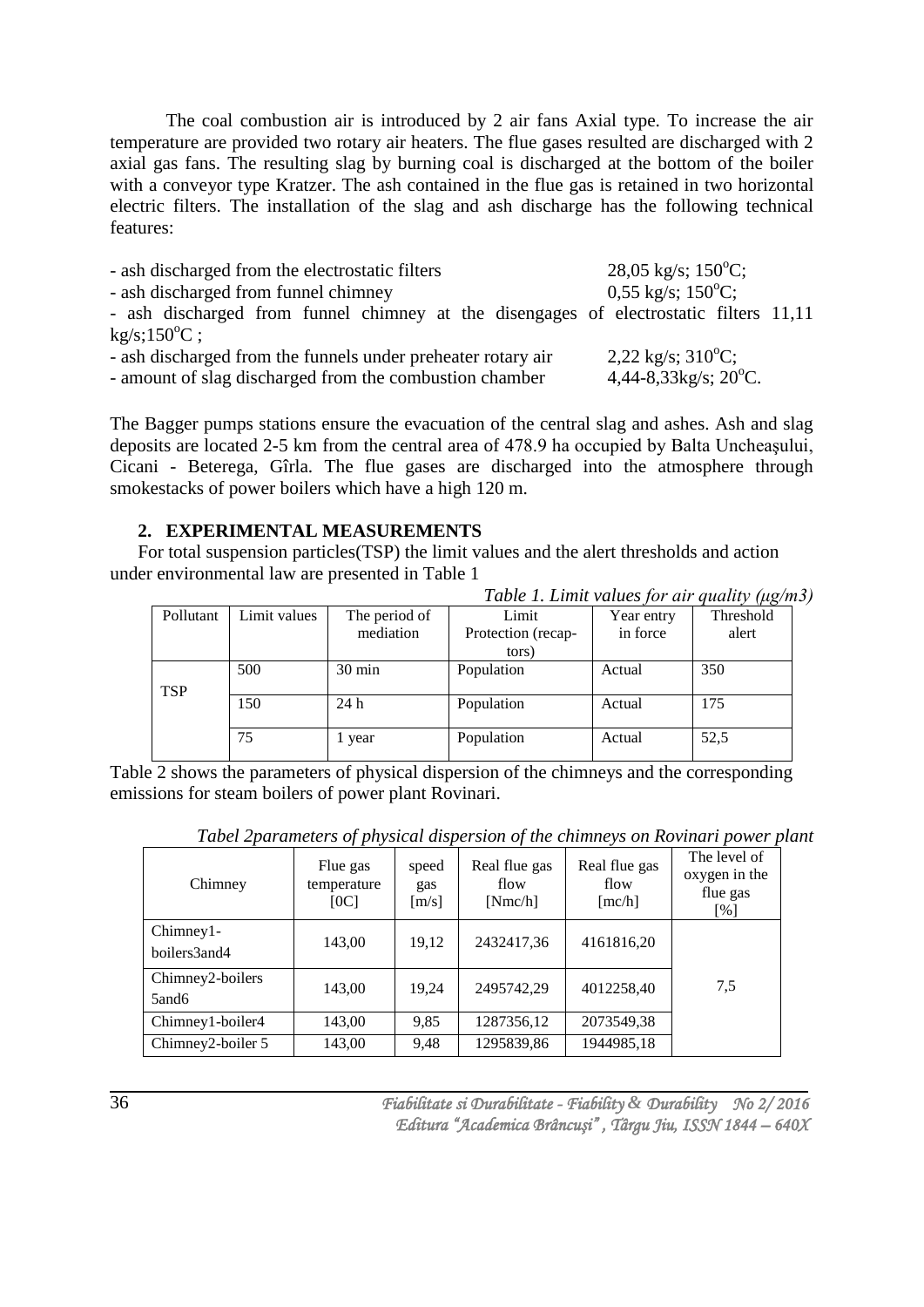

Sampling for gaseous pollutants was performed by pump shown in Figure 2.

*Fig. 2 -Pump for gaseous pollutants sampling*

By the chimneys of boiler from the energy groups are dispersed into the environment large amounts of pollutants:  $SO_2$ ,  $NO_x$ ,  $CO_2$ , dust ash. These pollutant substances have harmful effects on human health and on the environment. For inclusion of emissions into the emissions limits set by environmental legislation, the energy units of the thermoelectric plant Rovinari were equipped with flue gas remediation technologies.

Table 3 presents the results of experimental measurements for pollutants discharged into the atmosphere by dispersion chimney No.1.

| Chimney1-boilers3and4 |           |                |                    |                              |                  |                     |
|-----------------------|-----------|----------------|--------------------|------------------------------|------------------|---------------------|
|                       | Mass flow | Dried gas flow | The level of       | Concentration in<br>emission | Limit onemission |                     |
| Pollutant             |           |                | oxygen in the flue |                              |                  |                     |
|                       |           |                | gas                |                              |                  | <b>Observations</b> |
|                       | [t/an]    | $[Nm^3/h]$     | [%]                | $[mg/Nm^3]$                  | $[mg/Nm^3]$      |                     |
| SO <sub>2</sub>       | 73426,00  | 2.213.528,20   | 6,2                | 189,02                       | 200              | $<$ VL              |
| NO <sub>x</sub>       | 8486,00   |                |                    | 421,36                       | 500              | $<$ VL $\,$         |
| <b>TSP</b>            | 1007,00   |                |                    | 52,26                        | 50               | > V <sub>L</sub>    |
| $PM_{10}$             | 348,50    |                |                    | 21,22                        |                  |                     |
| $PM_{2,5}$            | 109,00    |                |                    | 5,65                         |                  |                     |

*Table no. 3 pollutants emissions related to release chimney no. 1*

 *Fiabilitate si Durabilitate - Fiability & Durability No 2/ 2016 Editura "Academica Brâncuşi" , Târgu Jiu, ISSN 1844 – 640X*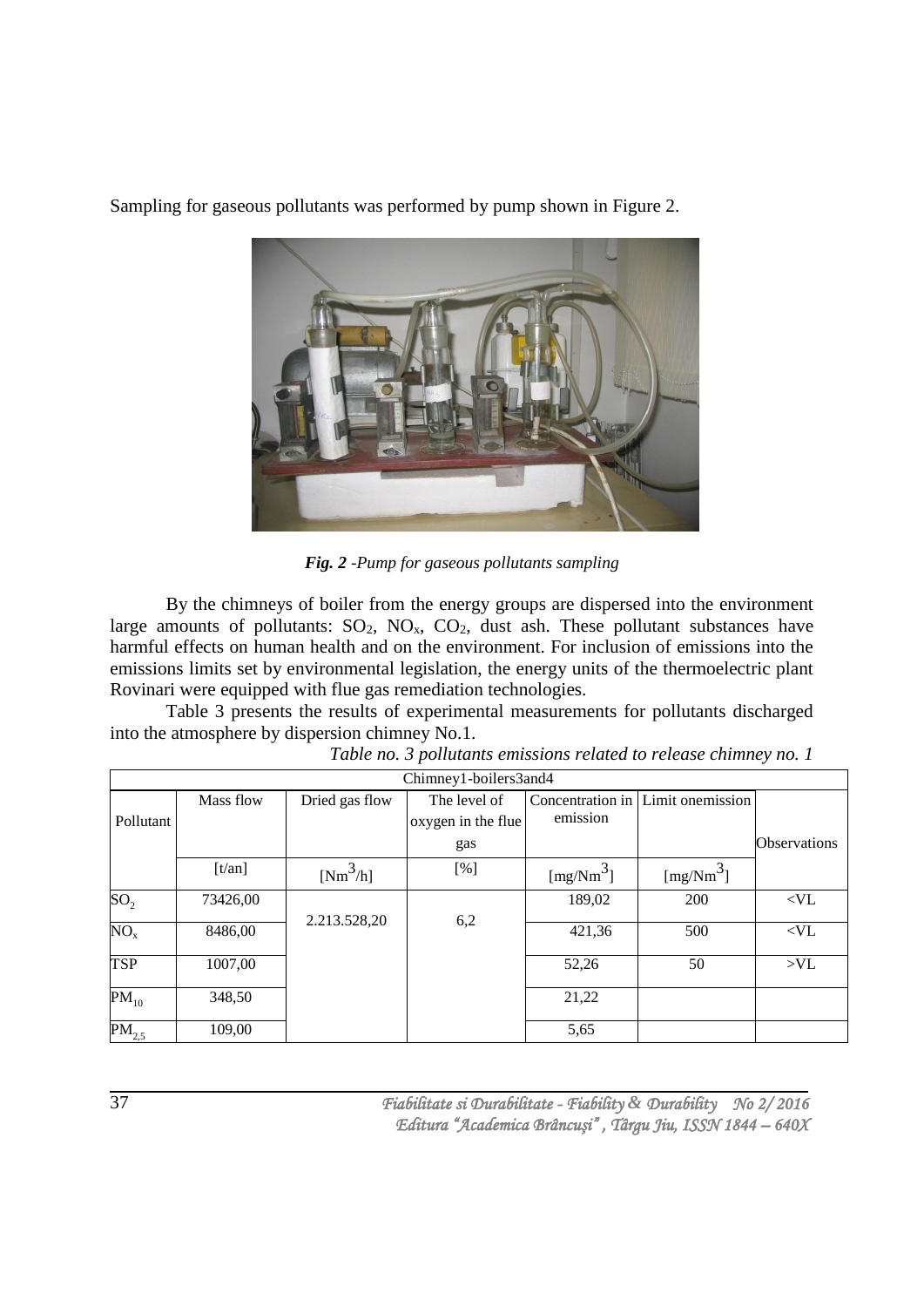Table 4 presents the results of experimental measurements for pollutants discharged into the atmosphere by dispersion chimney no.2

| Chimney 2-boilers 5and6 |           |                |                                           |                              |                                       |                     |
|-------------------------|-----------|----------------|-------------------------------------------|------------------------------|---------------------------------------|---------------------|
| Pollutant               | Mass flow | Dried gas flow | The level of<br>oxygen in the<br>flue gas | Concentration in<br>emission | Limit<br>onemission by<br>HG 440/2010 | <b>Observations</b> |
|                         | [t/an]    | $[Nm^3/h]$     | [%]                                       | $[mg/Nm^3]$                  | $[mg/Nm^3]$                           |                     |
| SO <sub>2</sub>         | 70854,00  |                |                                           | 190,40                       | 200                                   | $<$ VL              |
| NO <sub>x</sub>         | 8512,00   | 2.247.138,00   |                                           | 441,28                       | 500                                   | $<$ VL              |
| <b>TSP</b>              | 1113,00   |                | 6,2                                       | 54,12                        | 50                                    | >V <sub>L</sub>     |
| $PM_{10}$               | 402,00    |                |                                           | 28,37                        |                                       |                     |
| PM2,5                   | 128,50    |                |                                           | 6,18                         |                                       |                     |

*Tabel nr. 4. Pollutants discharged by the dispersion chimney no.2*

# **3. CONCLUSIONS**

Issues on environmental protection on the cases of thermoelectric plant Rovinari's boilers are related on the pollutant emissions of these facilities. Pollutant emissions depend on the technical condition and of the conditions they are exploited.

*Economic operation of boiler*

Economic operation of the boiler means, for the same production of energy, less and cheaper fuel burned in the furnace and lower energy consumption of the auxiliary boiler equipment.

The two are, in turn, subject to the following:

- High Gross yield of boilers;
- Technological consumption of small boiler;
- Low consumption of hydrocarbons;
- Small number of starts; short duration of impulses.

*Operation with high gross yield of the boiler*

The Gross yield of the boiler depends on the size of heat loss. The main losses of the heat boiler are:

- Loss with heat from flue gases discharged on chimney (q2);
- Losses with radiation outward (Q5);
- Loss with heat discharged from the boiler as slag and ashes (Q6);
- Loss withnon-burned chemical and mechanical substances (q3 and q4).

The yield (ηk) calculated of boiler and the corresponding losses from loads of 100%, 70% and 40%, the operation only on coal with calorific value of 1,600 kcal / kg, are: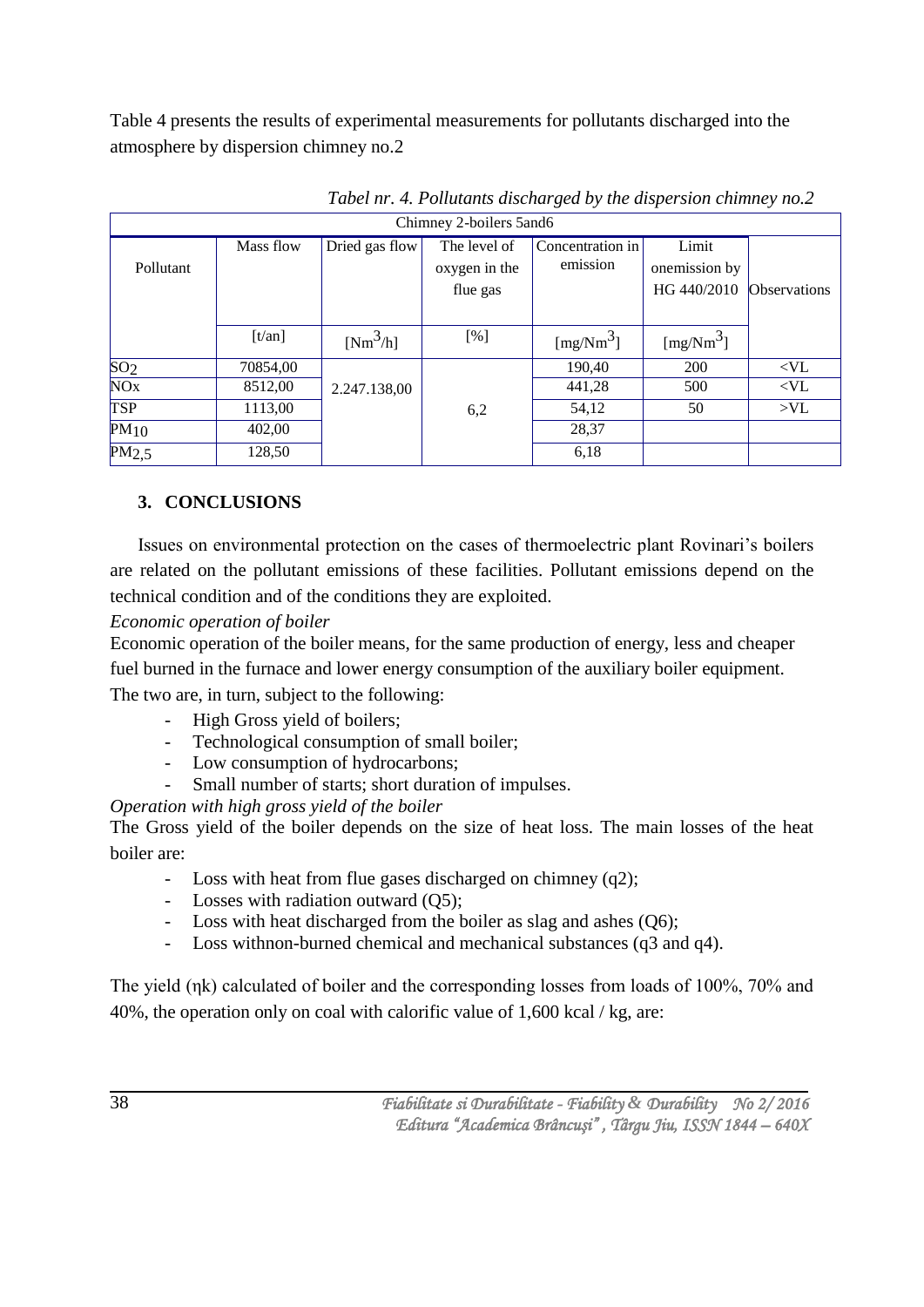| Load $100\%$       | $load70\%$         | $Load40\%$         |
|--------------------|--------------------|--------------------|
| $\eta_k = 88,23\%$ | $\eta_k = 90,12\%$ | $\eta_k = 90,05\%$ |
| $q_2 = 8.14 %$     | $q_2 = 7.73\%$     | $q_2 = 7,48%$      |
| $q_{3,4} = 1,03\%$ | $q_{3,4} = 1,02\%$ | $q_{3,4} = 1,02\%$ |
| $q_5 = 0,208\%$    | $q_5 = 0.347\%$    | $q_5 = 0.574\%$    |
| $q_6 = 0,658\%$    | $q_6 = 0,302\%$    | $q_6 = 0,302\%$    |

Heat losses decrease with the load, which is why gross yield, computed, of the boiler load is higher at 40% as respect the oneat 100% load. This is, however, not a reason to operate at 40% load. To function economically with the boiler means to is to operate as close to the yield calculated on the irrespective load.

The losses of heat from flue exhaust chimney increase with gas temperature at the chimney, with flue gas flow.

*Small number of starts, small duration of the starting.*

Starting from cold condition is three times longer than the longest starting from hot state. This is a good reason to create the possibility of starting the boiler from hot state. *SO<sup>2</sup> and NO<sup>x</sup> from flue gases.*

 $SO<sub>2</sub>$  in the flue gas depends on the percentage of sulfur in the fuel. The decreasing of the  $SO<sub>2</sub>$  content in the flue gas, to discharge into the atmosphere, is achieved by means of desulphurization plants that treats flue gas after releasing the boiler (after electrostatic filters). NO<sup>x</sup> formed in the combustion chamber, where high temperatures favor the oxidation of nitrogen from fuels and from the combustion air. It increases with increasing of excess air in the furnace and decreases with decreasing of it. The exaggerated decrease of excess air on the one hand can lead to incomplete combustion (occurrence of CO in the flue gas), and secondly, to increase flue gas temperatures in the furnace and the appearance of slagging.

CO from flue gases is limited, for safety and economic reasons, to a maximum of 200  $mg / Nm<sup>3</sup>$ .

Modernization to increase efficiency by improving combustion.

- Effective arrangement of vortex combustion in a zone located furthest at the end of the furnace

- Eliminating leaks which will eliminate future false air penetration into the furnace that produces a serious imbalance in the proper functioning and control of the combustion process. - The provision of slits in the walls of the furnace,over the recirculation mouths of furnaces

gases, for future tertiary air redistribution.